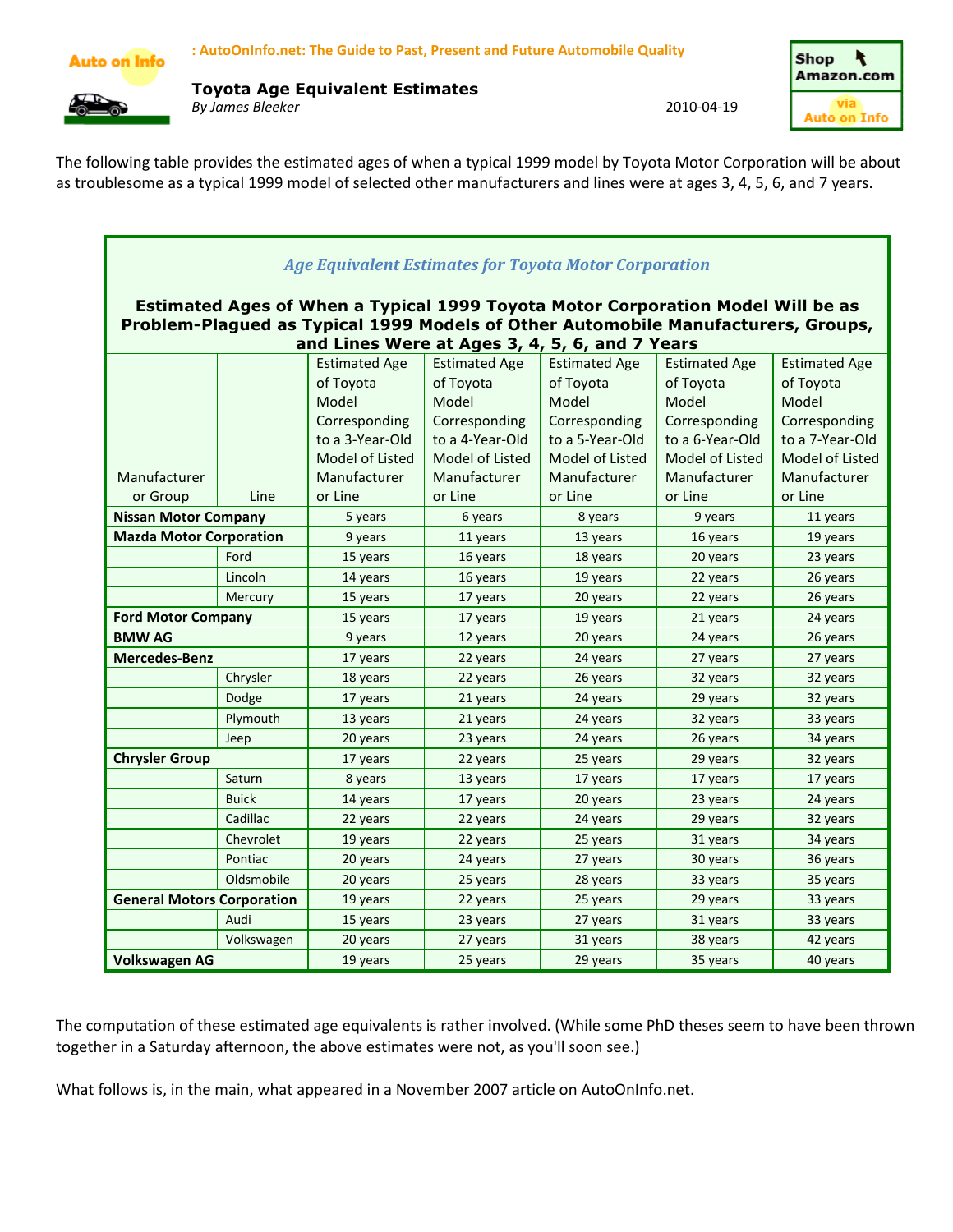We begin with the following table of Reliability Score averages for model year 1999.

|                                                                                 | <b>Auto Manufacturer and Line Durability</b>                                                                                                                       |                   |              |          |          |          |          |         |  |  |  |
|---------------------------------------------------------------------------------|--------------------------------------------------------------------------------------------------------------------------------------------------------------------|-------------------|--------------|----------|----------|----------|----------|---------|--|--|--|
| Manufacturer and Line Reliability Score Averages of 1998 Models When            |                                                                                                                                                                    |                   |              |          |          |          |          |         |  |  |  |
|                                                                                 | the 1998 Vehicles Were 2-to-4 Years Old, 3-to-5 Years Old, 4-to-6 Years Old,                                                                                       |                   |              |          |          |          |          |         |  |  |  |
| 5-to-7 Years Old, and 6-to-8 Years Old and the Change in Score Averages         |                                                                                                                                                                    |                   |              |          |          |          |          |         |  |  |  |
| from the Earliest Period to the Latest                                          |                                                                                                                                                                    |                   |              |          |          |          |          |         |  |  |  |
| <b>Item</b>                                                                     | <b>Manufacturer</b>                                                                                                                                                | Line              | $2-to-4$     | $3-to-5$ | $4-to-6$ | $5-to-7$ | $6-to-8$ | Change  |  |  |  |
| No.                                                                             |                                                                                                                                                                    |                   | Years        | Years    | Years    | Years    | Years    |         |  |  |  |
|                                                                                 | 10 Toyota                                                                                                                                                          | Lexus             | 0.78         | 0.76     | 0.78     | 0.76     | 0.79     | 0.01    |  |  |  |
|                                                                                 | 50 Toyota                                                                                                                                                          | Toyota            | 0.76         | 0.71     | 0.68     | 0.59     | 0.62     | $-0.14$ |  |  |  |
|                                                                                 | 51 Toyota                                                                                                                                                          |                   | 0.77         | 0.72     | 0.71     | 0.63     | 0.66     | $-0.11$ |  |  |  |
|                                                                                 | 59 Honda                                                                                                                                                           | Acura             | 0.74         | 0.77     | 0.74     | 0.66     | 0.66     | $-0.08$ |  |  |  |
|                                                                                 | 73 Honda                                                                                                                                                           | Honda*            | 0.83         | 0.83     | 0.76     | 0.69     | 0.73     | -0.11   |  |  |  |
|                                                                                 | 74 Honda*                                                                                                                                                          |                   | 0.79         | 0.80     | 0.75     | 0.68     | 0.70     | $-0.09$ |  |  |  |
|                                                                                 | 75 The Reliable Two*                                                                                                                                               |                   | 0.78         | 0.75     | 0.72     | 0.65     | 0.68     | $-0.10$ |  |  |  |
|                                                                                 | 88 Subaru                                                                                                                                                          | Subaru            | 0.70         | 0.68     | 0.63     | 0.55     | 0.47     | $-0.23$ |  |  |  |
|                                                                                 | 97 Nissan                                                                                                                                                          | Infiniti          | 0.74         | 0.77     | 0.72     | 0.65     | 0.60     | -0.14   |  |  |  |
|                                                                                 | 118 Nissan                                                                                                                                                         | Nissan            | 0.59         | 0.53     | 0.49     | 0.43     | 0.36     | $-0.23$ |  |  |  |
|                                                                                 | 119 Nissan                                                                                                                                                         |                   | 0.62         | 0.56     | 0.54     | 0.48     | 0.41     | $-0.21$ |  |  |  |
|                                                                                 | 120 The Top Four*                                                                                                                                                  |                   | 0.73         | 0.69     | 0.67     | 0.60     | 0.58     | $-0.15$ |  |  |  |
|                                                                                 | 142 Mazda                                                                                                                                                          | <b>Mazda</b>      | 0.64         | 0.53     | 0.39     | 0.30     | 0.27     | $-0.37$ |  |  |  |
|                                                                                 | 163 Volvo                                                                                                                                                          | Volvo             | 0.26         | 0.14     | 0.05     | $-0.09$  | $-0.38$  | $-0.63$ |  |  |  |
|                                                                                 | 173 Mercedes-Benz                                                                                                                                                  | Mercedes-Benz     | 0.24         | 0.19     | 0.12     | $-0.01$  | 0.01     | $-0.23$ |  |  |  |
|                                                                                 | 185 <b>BMW</b>                                                                                                                                                     |                   | 0.54         | N/A      | 0.24     | 0.07     | 0.01     | $-0.53$ |  |  |  |
|                                                                                 | 209 Isuzu                                                                                                                                                          | <b>Isuzu</b>      | 0.41         | 0.37     | 0.12     | $-0.02$  | $-0.16$  | $-0.56$ |  |  |  |
|                                                                                 | 229 Volkswagen                                                                                                                                                     | Audi              | 0.31         | 0.17     | 0.11     | $-0.13$  | -0.25    | $-0.56$ |  |  |  |
|                                                                                 | 242 Volkswagen                                                                                                                                                     | Volkswagen        | 0.28         | 0.07     | $-0.08$  | $-0.22$  | $-0.35$  | $-0.64$ |  |  |  |
|                                                                                 | 243 Volkswagen                                                                                                                                                     |                   | 0.30         | 0.12     | $-0.02$  | $-0.16$  | $-0.30$  | $-0.60$ |  |  |  |
|                                                                                 | 251 Ford<br>Lincoln                                                                                                                                                |                   |              | 0.33     | 0.35     | 0.26     | 0.15     | $-0.32$ |  |  |  |
|                                                                                 | 267 Ford                                                                                                                                                           | <b>Mercury</b>    | 0.46<br>0.46 | 0.38     | 0.31     | 0.17     | 0.02     | $-0.44$ |  |  |  |
|                                                                                 | 314 Ford                                                                                                                                                           | Ford              | 0.42         | 0.34     | 0.29     | 0.21     | 0.14     | $-0.28$ |  |  |  |
|                                                                                 | 315 <b>Ford</b>                                                                                                                                                    |                   | 0.44         | 0.35     | 0.30     | 0.20     | 0.11     | $-0.33$ |  |  |  |
|                                                                                 | 326 General Motors                                                                                                                                                 | <b>Buick</b>      | 0.39         | 0.30     | 0.21     | 0.10     | 0.09     | $-0.30$ |  |  |  |
|                                                                                 | 348 General Motors                                                                                                                                                 | <b>GMC</b>        | 0.29         | 0.18     | 0.00     | $-0.21$  | $-0.35$  | $-0.64$ |  |  |  |
|                                                                                 | 355 General Motors                                                                                                                                                 | Cadillac          | 0.13         | $-0.03$  | $-0.12$  | $-0.15$  | $-0.26$  | $-0.38$ |  |  |  |
|                                                                                 | 370 General Motors                                                                                                                                                 | <b>Oldsmobile</b> | 0.28         | 0.10     | 0.04     | $-0.05$  | $-0.06$  | $-0.34$ |  |  |  |
|                                                                                 | 378 General Motors                                                                                                                                                 | <b>Saturn</b>     | 0.53         | 0.42     | 0.27     | 0.15     | 0.18     | $-0.35$ |  |  |  |
|                                                                                 | 417 General Motors                                                                                                                                                 | <b>Chevrolet</b>  | 0.30         | 0.20     | 0.12     | -0.04    | -0.18    | $-0.47$ |  |  |  |
|                                                                                 | 431 General Motors                                                                                                                                                 | <b>Pontiac</b>    | 0.30         | 0.20     | 0.13     | $-0.02$  | $-0.09$  | $-0.39$ |  |  |  |
|                                                                                 | 432 General Motors                                                                                                                                                 |                   | 0.30         | 0.18     | 0.09     | $-0.05$  | $-0.13$  | $-0.44$ |  |  |  |
|                                                                                 | 441 Chrysler                                                                                                                                                       | Jeep              | 0.36         | 0.18     | 0.15     | 0.02     | $-0.05$  | $-0.40$ |  |  |  |
|                                                                                 | 471 Chrysler                                                                                                                                                       | Chrysler          | 0.48         | 0.34     | 0.27     | 0.08     | $-0.13$  | $-0.61$ |  |  |  |
|                                                                                 | 505 Chrysler                                                                                                                                                       | <b>Dodge</b>      | 0.39         | 0.27     | 0.12     | 0.00     | $-0.09$  | $-0.48$ |  |  |  |
|                                                                                 | 524 Chrysler                                                                                                                                                       |                   | 0.41         | 0.28     | 0.16     | 0.02     | $-0.10$  | $-0.51$ |  |  |  |
|                                                                                 | 525 The Big Three                                                                                                                                                  |                   | 0.37         | 0.25     | 0.16     | 0.03     | $-0.05$  | -0.41   |  |  |  |
|                                                                                 | * These averages and changes do not include the Reliability Score of the Honda                                                                                     |                   |              |          |          |          |          |         |  |  |  |
|                                                                                 |                                                                                                                                                                    |                   |              |          |          |          |          |         |  |  |  |
|                                                                                 | Passport in their computation, as (1) the Honda Passport is a rebadged Isuzu<br>product, (2) each Reliability Score for this rebadged Isuzu product was much, much |                   |              |          |          |          |          |         |  |  |  |
|                                                                                 | below that of any other Honda model, (3) the Reliability Score for the Isuzu product                                                                               |                   |              |          |          |          |          |         |  |  |  |
|                                                                                 | was unavailable for the last period, and consequently (4) including the Reliability                                                                                |                   |              |          |          |          |          |         |  |  |  |
|                                                                                 | Scores of the Honda Passport would have significantly distorted all durability                                                                                     |                   |              |          |          |          |          |         |  |  |  |
|                                                                                 | computations and extrapolations involving Honda's, or the Reliable Two's or the                                                                                    |                   |              |          |          |          |          |         |  |  |  |
|                                                                                 | Top Four's, Reliability Score average for the last period.                                                                                                         |                   |              |          |          |          |          |         |  |  |  |
| Note: The ten vehicle lines that performed worst between the first and the last |                                                                                                                                                                    |                   |              |          |          |          |          |         |  |  |  |
|                                                                                 | age sets are highlighted.                                                                                                                                          |                   |              |          |          |          |          |         |  |  |  |
|                                                                                 | Also Note: The Change in Reliability Score Averages is true change, not the                                                                                        |                   |              |          |          |          |          |         |  |  |  |
|                                                                                 | change of the rounded Reliability Score Averages.                                                                                                                  |                   |              |          |          |          |          |         |  |  |  |
|                                                                                 | Also Note: The Reliability Score Averages of Toyota and Honda for vehicles at                                                                                      |                   |              |          |          |          |          |         |  |  |  |
|                                                                                 | ages 6-to-8 years exceed those of Ford, Chrysler, and GM for vehicles at ages                                                                                      |                   |              |          |          |          |          |         |  |  |  |
|                                                                                 | 2-to-4 years, by quite a margin.                                                                                                                                   |                   |              |          |          |          |          |         |  |  |  |
|                                                                                 | See Table I-MVRP for color coding of Reliability-Score -Average cells.                                                                                             |                   |              |          |          |          |          |         |  |  |  |
|                                                                                 |                                                                                                                                                                    |                   |              |          |          |          |          |         |  |  |  |
|                                                                                 | See Methodology for computation of Reliability Scores and Reliability Score<br>averages.                                                                           |                   |              |          |          |          |          |         |  |  |  |

**Note** The above Excel table is the original table from the November 2007 article, so it bears the visual shortcomings of the graphics made by earlier Microsoft products.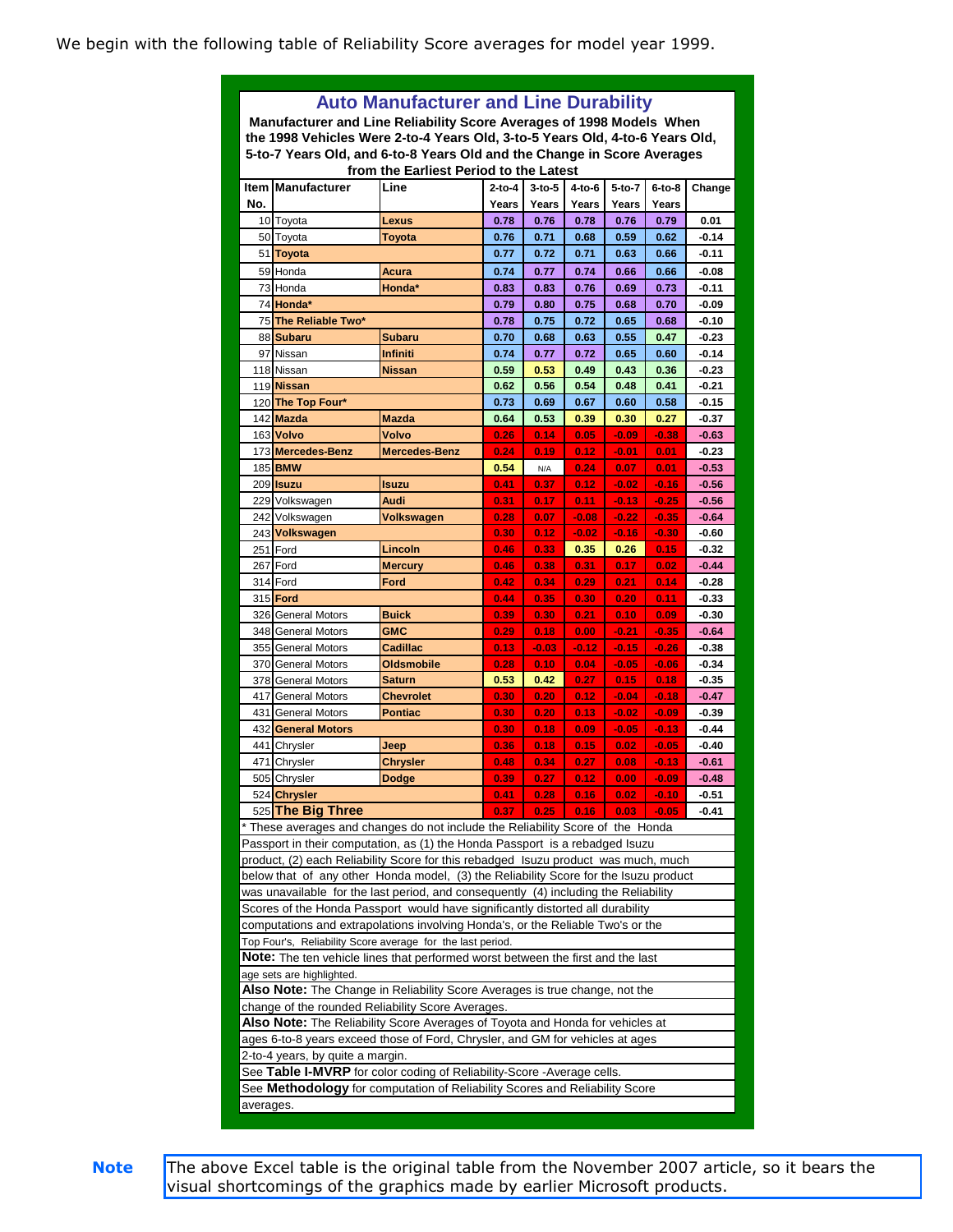Next, we plot the Reliability Score averages of Toyota Motor Corporation for each of the above age ranges (2-to-4 years, 3-to-5 years, ..., 4-to-6 years) and make an extrapolation of these plots, a linear regression of degree one. We will first determine an estimate of when a typical 1999 model of Toyota Motor Corporation will be as troublesome as a typical 1999 model of General Motors Corporation at about age 3 years. To do this, we plot GM's Reliability Score average for the first age range (2-to-4 years) and draw a horizontal line. For the x-axis, we use the midpoint of each age range. We have:



The equation on the chart is the regression equation for Toyota's extrapolation. From the chart's extrapolation, we see the estimate of when a typical 1999 Toyota model may be as troublesome as a typical 1999 GM model circa age 3 years to be about 19 years. By computation, substituting GM's rounded Reliability Score average of .27 (for age range 2-to-4 years) for y in Toyota's regression equation, we obtain an estimate of 19.0 years. Another way of viewing the result is: If a typical 1999 GM vehicle became unacceptable to own by reason of trouble or risk of trouble at about 3 years old (calendar year 2002 or earlier), then a typical 1999 Toyota vehicle may become unacceptable to own at about age 19.0 years, or circa calendar year 2018.

The next four charts depict similarly derived estimates of age equivalents (with respect to vehicular deterioration) for a typical 1999 model of Toyota corresponding to approximate ages 4 years, 5 years, 6 years, and 7 years of a typical 1999 GM model.

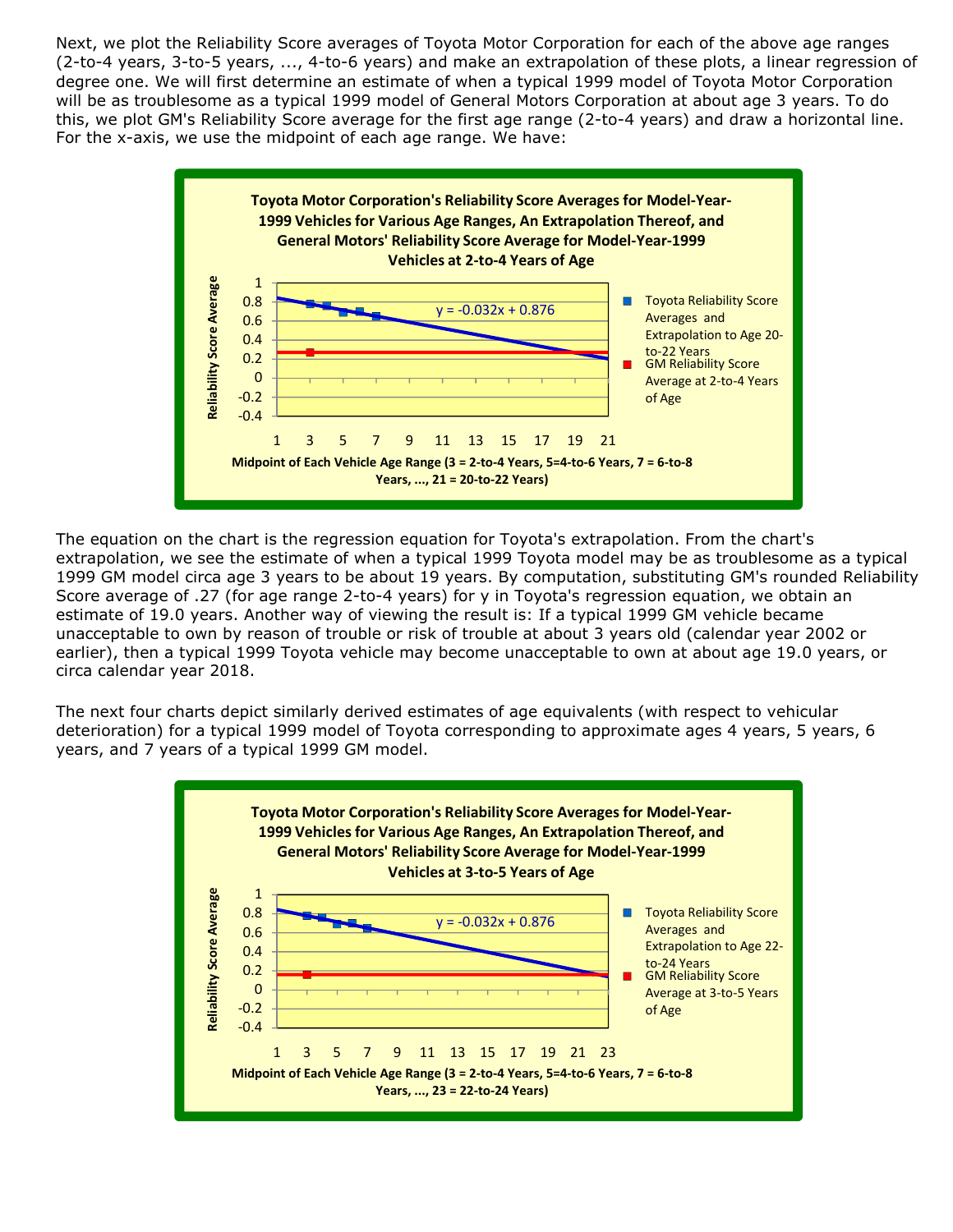

From the charts, we see that the estimates of when a typical 1999 Toyota model may be as troublesome as a typical 1999 GM model at about ages 4 years, 5 years, 6 years, and 7 years are about 22 years, 25 years, 29 years, and 33 years, respectively. By computation, substituting GM's rounded Reliability Score averages for y in Toyota's regression equation, we